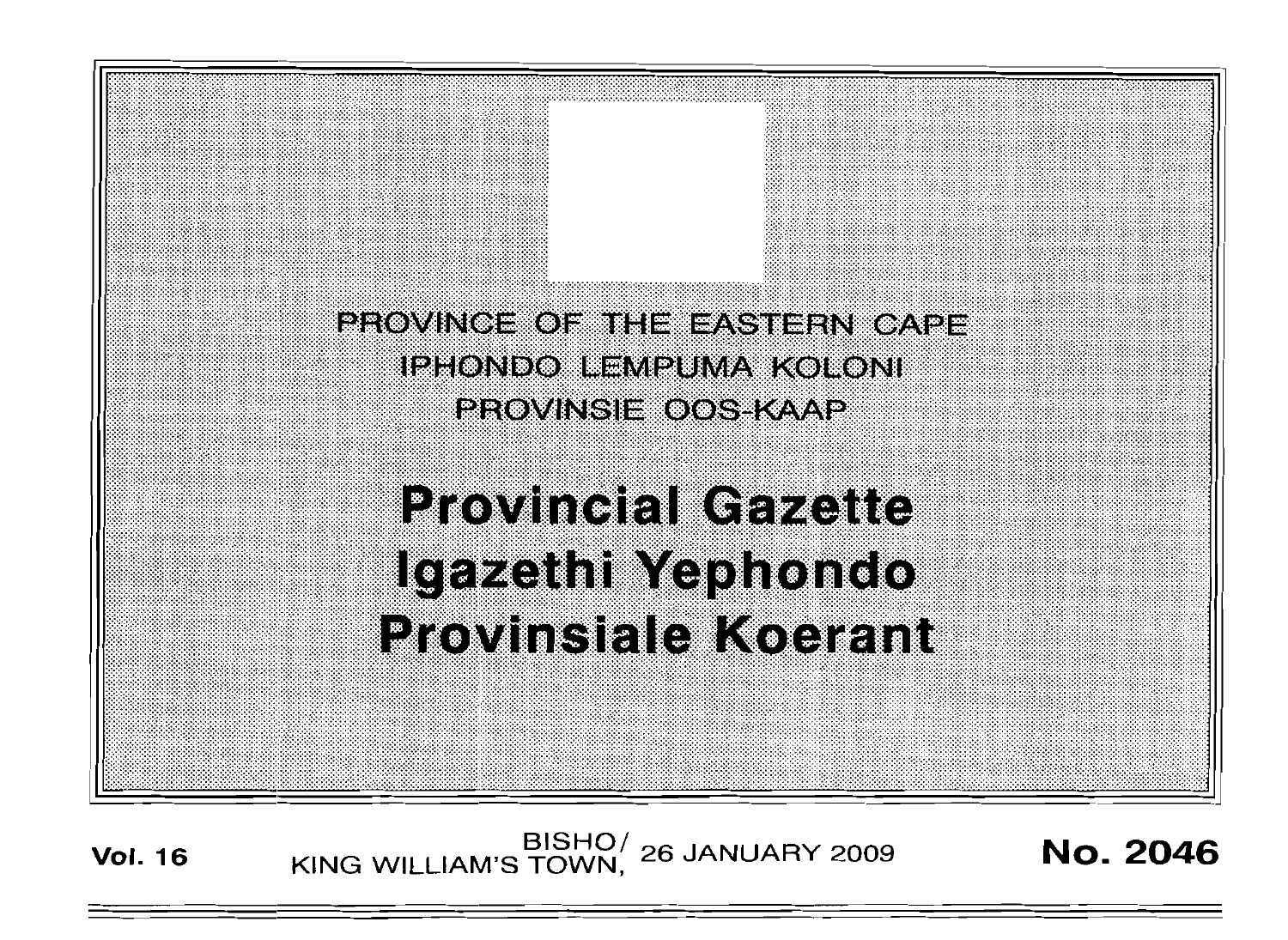No.

## **CONTENTS • INHOUD**

*Page Gazette* No. No.

|    | <b>GENERAL NOTICES</b>                                                                                           |   |      |
|----|------------------------------------------------------------------------------------------------------------------|---|------|
|    | 17 Less Formal Township: Establishment Act (113/1991): Engcobo Municipality: Township establishment: Engcobo     | З | 2046 |
|    | 18 Removal of Restrictions Act (84/1967): Kouga Municipality: Removal of title conditions: Erf 137, Jeffreys Bay | з | 2046 |
|    | Wet op Opheffing van Beperkings (84/1967): Kouga Munisipaliteit: Opheffing van titelvoorwaardes: Erf 137,        | з | 2046 |
| 19 | Removal of Restrictions Act (84/1967): Nelson Mandela Bay Municipality: Removal of titel conditions: Erf 17      | 4 | 2046 |
|    | Wet op Opheffing van Beperkings (84/1967): Nelson Mandelabaai Munisipaliteit: Opheffing van titelvoorwaardes:    | 4 | 2046 |
| 20 | Removal of Restrictions Act (84/1967): Nelson Mandela Bay Municipality: Removal of titel conditions: Erf 50,     | 4 | 2046 |
|    | Wet op Opheffing van Beperkings (84/1967); Nelson Mandelabaai Munisipaliteit: Opheffing van titelvoorwaardes:    | 5 | 2046 |
| 21 | Removal of Restrictions Act (84/1967); Nelson Mandela Bay Municipality: Removal of titel conditions: Erf 362,    | 5 | 2046 |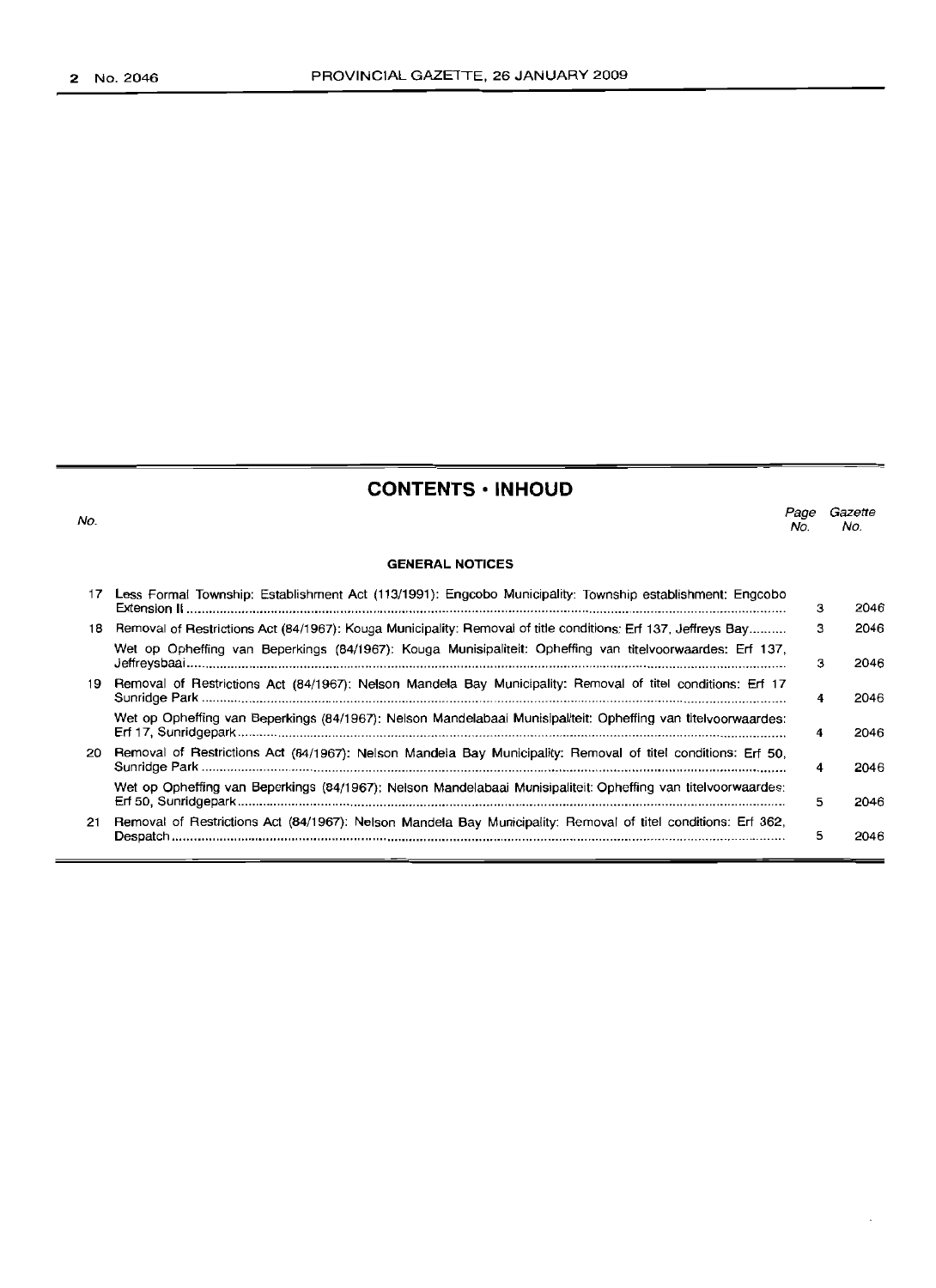## **GENERAL NOTICES**

## No. 17

#### **PROVINCE OF THE EASTERN CAPE**

## DEPARTMENT OF LOCAL GOVERNMENT AND TRADITIONAL AFFAIRS

#### **ENGCOBO MUNICIPALITY: ENGCOBO EXTENSION II**

LESS FORMAL TOWNSHIP ESTABLISHMENT ACT, 1991 (ACT 113 OF 1991)

#### NOTICE OF TOWNSHIP ESTABLISHMENT

I, Tokozile Xasa, Member of the Executive Council for Local Government and Traditional Affairs, duly authorised thereto, hereby give notice in terms of section 11 (2) of the Less Formal Township Establishment Act, 1991 (Act 113 of 1991), that an application for establishment of a township on the property specified below has been received and is open to inspection during normal office hours at the office of the Manager, Department of Local Government Affairs (Eastern Cape), Room No. 4145, Tyamzashe Building, Phalo Avenue, Bhisho, until and including 2nd February 2009.

Proposed township name: **Engcobo Extension II.**

Property description: Portion of Ert 1 Engcobo (Commonage).

Location: The town Engcobo is situated approximately 85 km west of Umtata on the R61 between Umtata and Cofimvaba in the Eastern Cape Province. The subject property is situated west of the existing urban area of Ngcobo.

Applicant: Messrs Nzelenze, Preston & Medcalf Inc.

#### **TOKOZILE** XASA, **MEC for Local Government and Traditional Affairs**

## No. 18

#### **KOUGA MUNICIPALITY**

#### REMOVAL OF RESTRICTIVE CONDITIONS

Notice is hereby given in terms of section 3 (6) of Act 84 of 1967 that the undermentioned applications have been received and are open for inspection at Room 4178, 4th Floor, Tyamzashe Building, Bhisho and the Kouga Municipality, 33 Da Gama Rd, Jeffreys Bay.

Motivated objections, if any, against the applications, must be lodged in writing to reach the undersigned not later than 21 days after publication of this notice with specific reference to the ert number.

Ert 137, Jeffreys Bay (Oosterland Street)

Applicant: C W Malan Inc.

Nature of application: The removal of restrictive title conditions applicable to Erf 137, Jeffreys Bay, to utilize the property for Special Business & General Residential activities.

#### **Dr E M RANKWANA, Municipal Manager**

PO Box 21, Jeffreys Bay, 6330

#### **KOUGA MUNISIPALITEIT**

**• •**

#### OPHEFFING VAN TITEL BEPERKINGS

Kennis word kraqtens artikel 3 (6) van die Wet op die Opheffing van Beperkings, 1967 (Wet 84 van 1967) gegee dat onderstaande aansoeke ontvang is en ter insae lê by Kamer 4178, Vierde Verdieping, Kantoor van Behuising en Plaaslike Regering: Oos-Kaap, Tyamzashe-gebou, Civic Square, Bhisho en in die kantoor van die Kouga Munisipaliteit, Da Gamaweg 33, Jeffreysbaai.

Enige besware, volledig gemotiveer, rnoet binne 21 dae publikasie van hierdie kennisgewing by die Munisipale Bestuurder, Da Gamaweg 33, Jeffreysbaai, ingedien word, met vermelding van bogenoemde wet en die beswaarmaker se erfnommer.

Erf 137, Jeffreysbaai (Oosterlandstraat)

Aansoeker: C W Malan Ing.

Aard van aansoek: Die opheffing van die titelvoorwaardes van toepassing op Erf 137, Jeffreysbaai ten einde die eiendom vir Spesiale Besigheidsdoeleindes en Aigemene Woonsone doeleindes aan te wend.

#### **Dr E M RANKWANA, Munisipale Bestuurder**

Posbus 21, Jeffreysbaai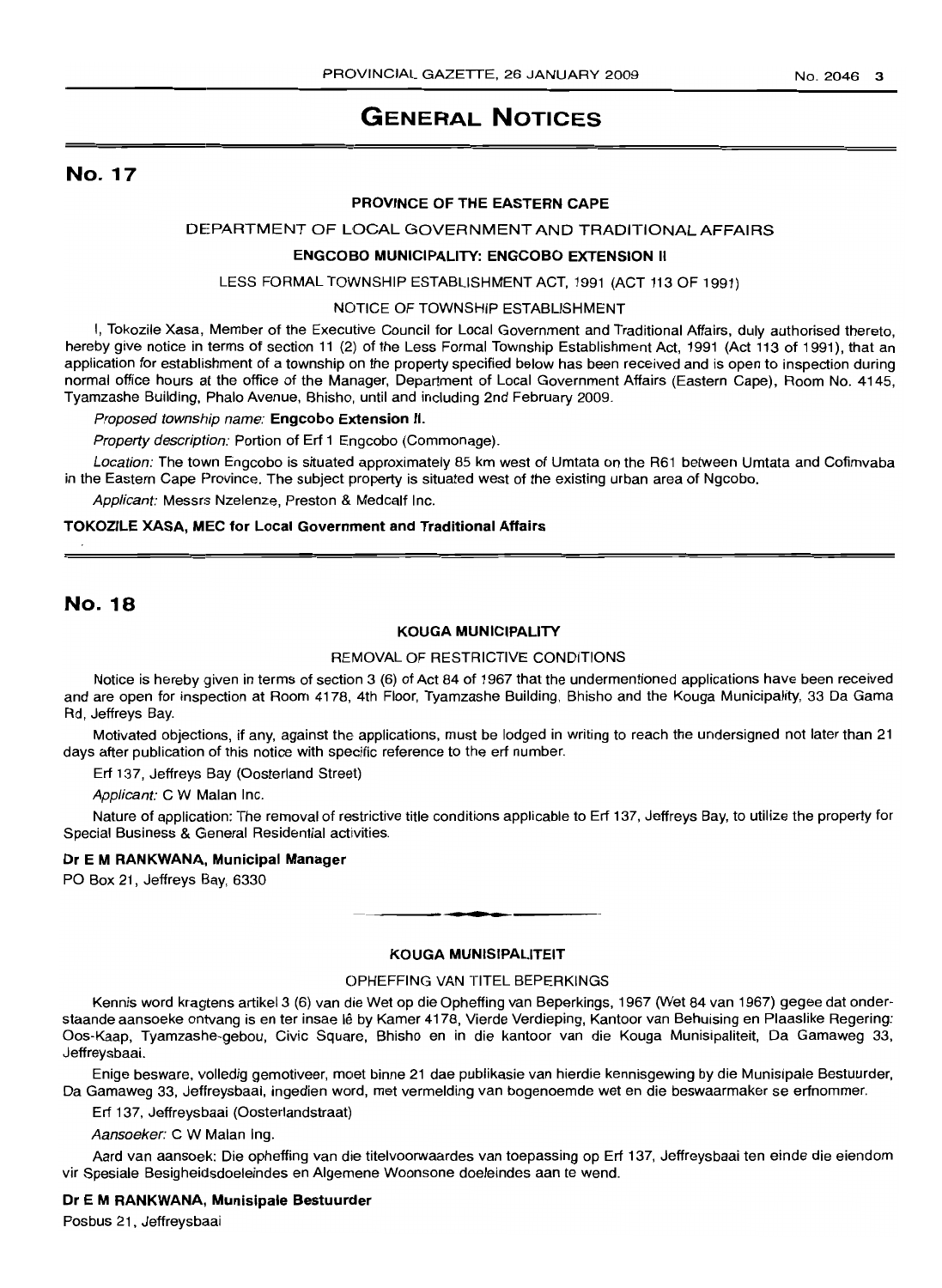## No. 19

#### NELSON MANDELA BAY MUNICIPALITY

REMOVAL OF RESTRICTIONS ACT, 1967 (ACT 84 OF 1967)

#### ERF 17, SUNRIDGE PARK (17 ASTER AVENUE) (CF24/00017) (02130135) (SN)

Notice is given in terms of section 3 (6) of the above Act that the undermentioned application has been received and is open to inspection at Room 4178, Fourth Floor, Office for Housing and Local Government: Eastern Cape, Tyamzashe Building, Civic Square, Bisho, and at the office of the Nelson Mandela Bay Municipality, Second Floor, Brister House, Govan Mbeki Avenue, Port Elizabeth.

Any objections, with full reasons therefor, should be lodged in writing with the Municipal Manager, PO Box 116, Port Elizabeth, 6000, on or before 16 February 2009, quoting the above Act and the objector's erf number.

Applicant: G Dysel, the registered owner of Erf 17, Sunridge Park.

Nature of application: Removal of title conditions (3) (a), (b), (c), (d) and (e) applicable to Erf 17, Sunridge Park. Ref. 12-14 January 2009.

#### J.G. RICHARDS, Municipal Manager

#### NELSON MANDELABAAI MUNISIPALITEIT

**• •**

WET OP OPHEFFING VAN BEPERKINGS, 1967 (WET 84 VAN 1967)

#### ERF 17, SUNRIDGE-PARK (ASTERLAAN 17) (CF24/00017) (02130135) (SN)

Kennis word gegee kragtens artikel 3 (6) van bogemelde Wet dat onderstaande aansoek ontvang is en ter insae lê by Kamer 4178, Vierde Verdieping, Kantoor vir Behuising en Plaaslike Regering: Oos-Kaap, Tyamzashe-gebou, Civic Square, Bisho en in die kantoor van die Nelson Mandelabaai Munisipaliteit, Tweede Verdieping, Brister House, Govan Mbekirylaan, Port Elizabeth.

Enige besware, volledig gemotiveer, moet nie later nie as 16 Februarie 2009 skriftelik by die Munisipale Bestuurder, Posbus 116, Port Elizabeth, 6000, ingedien word, met vermelding van bogenoemde Wet en die beswaarmaker se erfnommer.

Aansoeker: G Dysel, die geregistreerde eienaar van Erf 17, Sunridgepark.

Aard van aansoek: Die opheffing van die titelvoorwaardes (3) (a), (b), (c), (d) en (e) van toepassing op Erf 17, Sunridgepark. Verw. 12-14 Januarie 2009.

#### J.G. RICHARDS, Munisipale Bestuurder

## No. 20

#### NELSON MANDELA BAY MUNICIPALITY

#### REMOVAL OF RESTRICTIONS, ACT, 1967 (ACT 84 OF 1967)

#### ERF 50, SUNRIDGE PARK (41 ASTER AVENUE) (CF24/00050) (02130135) (SN)

Notice is given in terms of section 3 (6) of the above Act that the undermentioned application has been received and is open to inspection at Room 4178, Fourth Floor, Office for Housing and Local Government: Eastern Cape, Tyamzashe Building, Civic Square, Bisho, and at the office of the Nelson Mandela Bay Municipality, Second Floor, Brister House, Govan Mbeki Avenue, Port Elizabeth.

Any objections, with full reasons therefor, should be lodged in writing with the Municipal Manager, PO Box 116, Port Elizabeth, 6000, on or before 16 February 2009, quoting the above Act and the objector's erf number.

Applicant: J V Eckley, the registered owner of Erf 50, Sunridge Park.

Nature of application: Removal of title conditions (3) (a), (b), (c), (d) and (e) applicable to Erf 50, Sunridge Park. Ref. 11-14 January 2009.

## J. G. RICHARDS, Municipal Manager